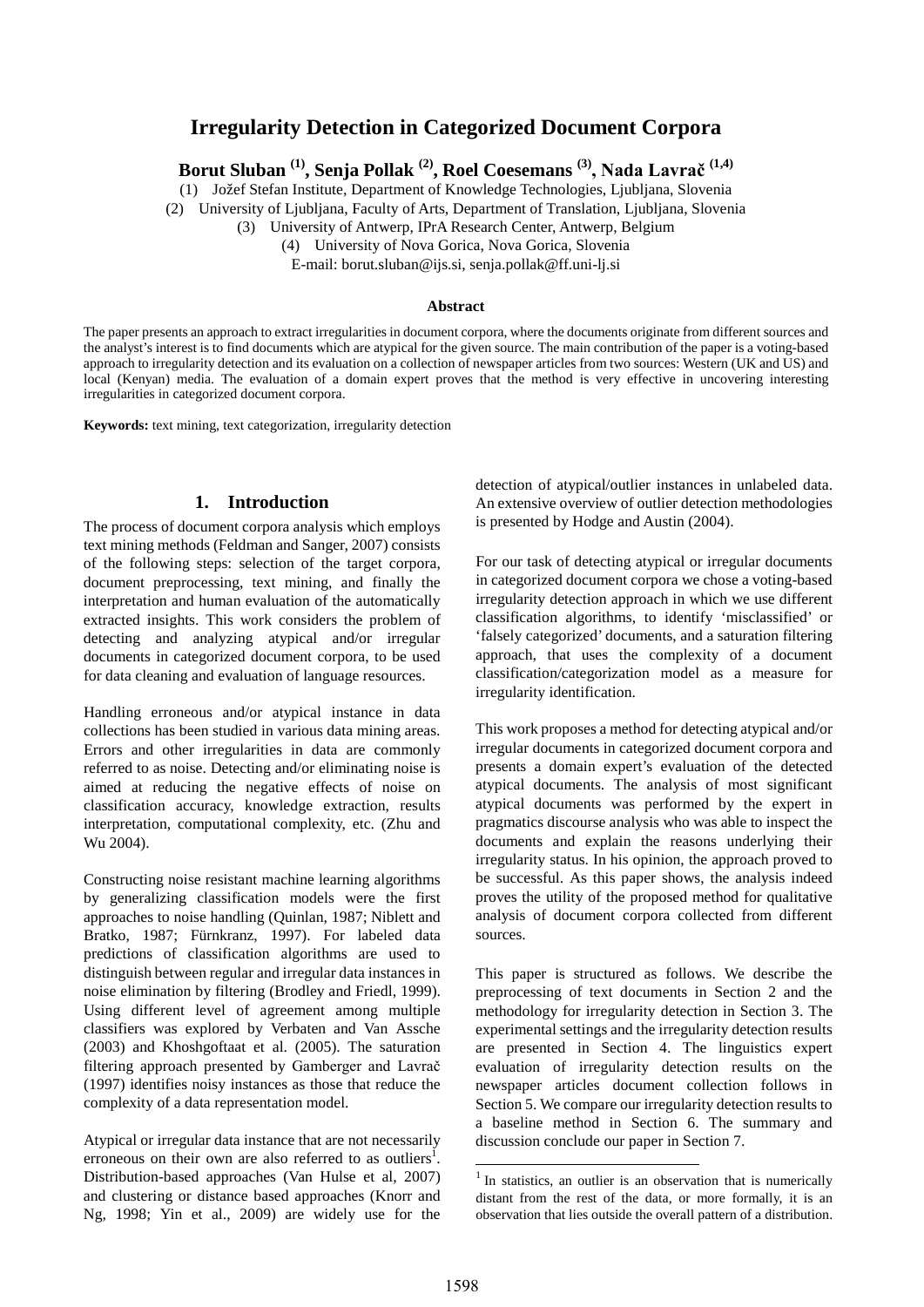## **2. Document Preprocessing**

After the identification of the target corpus, the documents in the corpus must be preprocessed and converted to the format required by text mining methods. Standard document preprocessing (Feldman and Sanger 2007) is performed as follows:

- Text tokenization: a continuous character sequence is split into meaningful sub-tokens, i.e., individual words or terms.
- Stopword removal: stopwords are predefined words from a language that usually carry no relevant information (e.g. and, or, a, an, the, ...).
- Stemming/Lemmatization: the process that converts each word/token into its morphologically neutral form.
- *N*-grams construction: *N*-grams are terms defined as a concatenation of 1 to *N* words which appear consecutively in the text.
- Bag-of-words (BoW) representation: a vector representation of a document, with value 1 (or word frequency-based weight) for words/terms appearing in the document, and value 0 for the rest of the corpus vocabulary.
- Feature selection: selection of most informative features (words/terms from the BoW representation)<sup>[2](#page-0-1)</sup>.

Documents presented in the BoW vector space format can now be processed by text mining methods, such as our irregularity detection method.

# **3. Irregularity Detection Method**

The idea behind irregularity detection in categorized document corpora is based on early noise filtering approaches presented by Brodley and Friedl (1999), who used a classifier as a tool for detecting noisy instances in data, and on a different saturation-based noise filtering approach presented by Gamberger and Lavrač (1997), which identifies noisy instances that reduce the complexity of a data representation model.

Noise detection approaches identify irregularities and errors in data, therefore they are suitable also for detecting atypical, unusual and/or irregular documents in categorized document corpora. Since our aim is to detect atypical documents to be inspected by human experts in the phase of data cleaning and data understanding, we want our approach to identify documents for which one can claim—with high certainty—that they are indeed atypical and are worthy the expert's inspection time and effort.

To obtain more reliable results when identifying atypical documents, prediction of several different noise detection approaches can be taken into account in order to increase the reliability. We use this principle in our voting-based

j

approach to irregularity detection in categorized document corpora, which implements classification- and saturation-based noise detection methods.

- In classification-based noise detection, first proposed by (Brodley and Friedl, 1999), a data instance is denoted as noisy if it is incorrectly classified by one or more classifiers. A cross-validation approach is used: a dataset is partitioned into  $n$  subsets and repeatedly *n*-1 subsets are used for classifier learning and the complementary subset for evaluating the classifiers. These methods are referred to as *Classification Filters*. In this work, the simple classifiers used in (Brodley and Friedl, 1999) were replaced by better performing classifiers. The following five different classifiers are used in our implementation of the irregularity detection method: the Naïve Bayes classifier (as the baseline filtering algorithm), Random forest classifier with 100 decision trees (RF100), Random forest classifier with 500 decision trees (RF500), Support vector machine classifier (SVM), and Support vector machine classifier with automatic data scaling and parameter optimization (SVMEasy)<sup>[3](#page-1-0)</sup>.
- A substantially different noise detection method, the so-called *Saturation Filter* (SatFilt), developed by Gamberger and Lavrač (1997), is based on the observation that the elimination of noisy examples reduces the so-called Complexity of the Least Complex correct Hypothesis (*CLCH*) value of the dataset. The proposed *CLCH* measure is used to find a saturated dataset enabling the induction of a hypothesis that correctly captures the generally valid concept of the domain presented by the available data; noisy examples are those which are outside of the saturated dataset. In our implementation of the saturation filter we use the number of nodes of a decision tree as the complexity measure which corresponds to the *CLCH* value. For more details on the implementation refer to Sluban et al. (2009).

Extensive performance evaluation of the above algorithms for irregularity (outlier, noise) detection was performed in our previous work (Sluban et al. 2011) on four different domains with various amounts of artificially added noise. That paper not only evaluates the individual classifiers but also shows the influence of their combination for the task of irregularity detection.

In this work we used all these algorithms to construct a group of voters consisting of three types of classification noise filters using: Naïve Bayes, Random Forest (two variants: RF100 and RF500) and SVM classifiers (two variants: SVM and SVMEasy), as well as the Saturation Filter (SatFilt). Our voting approach to irregularity detection returns a set of irregular documents, which are

-

<span id="page-1-0"></span><sup>&</sup>lt;sup>2</sup> In our case, based on the  $\chi^2$ -distribution statistic, 500 best features were selected in the BoW vectors used by our irregularity detection method.

<sup>&</sup>lt;sup>3</sup> We used the implementations of these classification algorithms, which are well known in the data mining and text mining community, from the Orange data mining framework (Curk et al., 2005)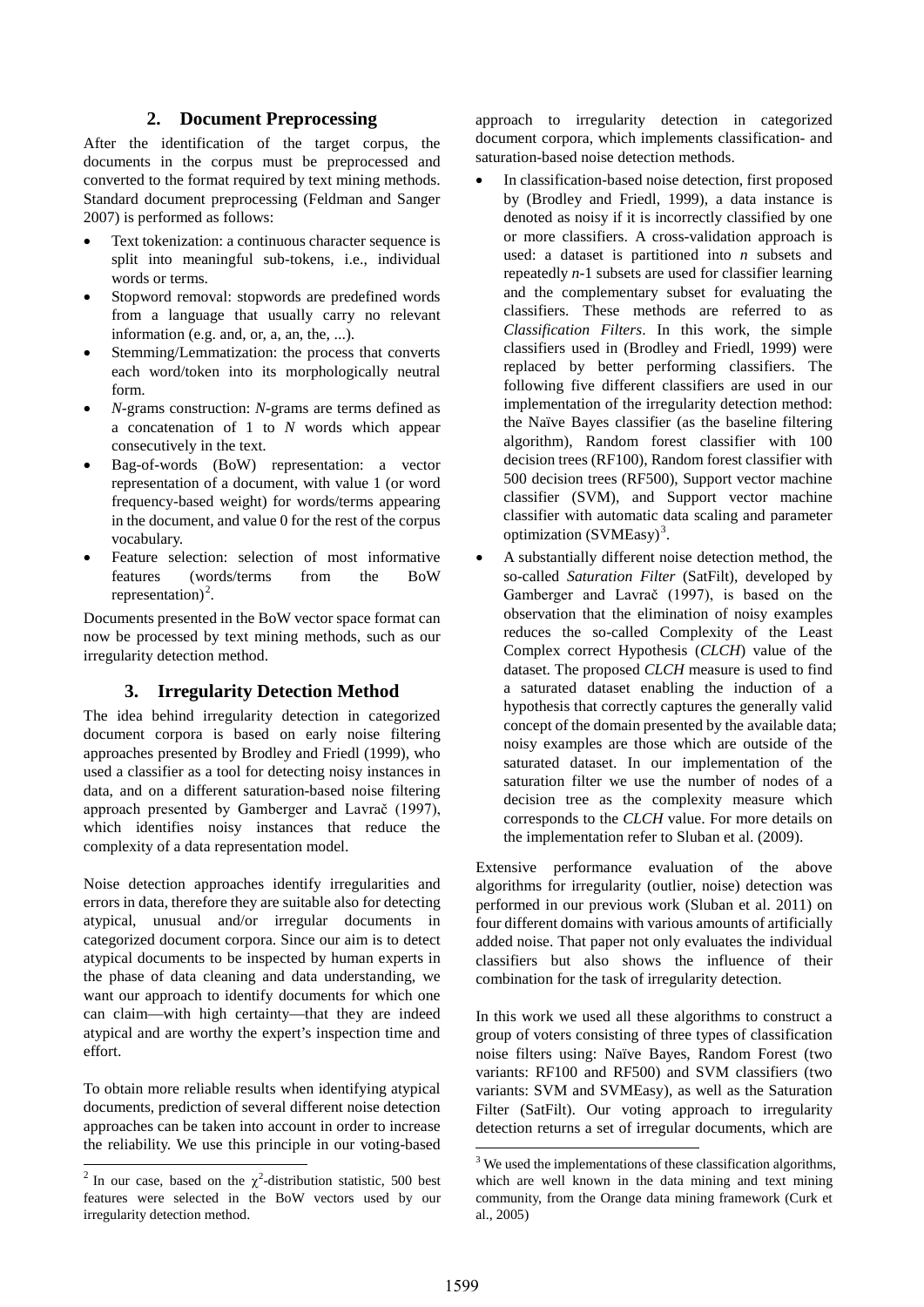grouped and sorted according to the number of noise detection algorithms that identified a document as noisy. This voting-based approach for irregularity detection enables the domain expert (analyst) to inspect documents grouped by their significance of being atypical or irregular documents of the examined document corpus.

## **4. Experiments**

In order to test our voting-based irregularity detection method for obtaining interesting documents which are atypical for a document collection, we built a corpus of documents, originating from two different newspaper sources. We selected a subset of articles from a larger corpus of newspaper articles originally collected by the IPrA Research Center, University of Antwerp, as part of the Intertextuality and Flows of Information project in which an ethnographically-supported pragmatic analysis of news discourse was undertaken.

In our experiments we analyzed 464 articles (about 320,000 words) originating from six different daily newspapers in English, covering the time period from December 22, 2007 to February 29, 2008, concerning Kenyan presidential and parliamentary elections, held on December 27, 2007, and the crisis following the elections. Articles from the British and US press (The Independent, The Times, The New York Times and The Washington Post) formed the category "Western" (WE) and articles from Kenyan newspapers Daily Nation and The Standard were categorized as "local" (LO). More details on this document collection can be found in Pollak (2009) and Pollak et al. (2011).

We tested our voting-based irregularity detection method on the selected newspaper articles collection using six different noise detection algorithms described in the previous section. We obtained a set of atypical and/or irregular articles grouped and sorted according to the number of noise detection algorithms that identified them as irregular.

| <b>Article</b>   | <b>Number</b> |
|------------------|---------------|
| (Class and ID)   | of Votes      |
| WE 352           | 6             |
| LO <sub>25</sub> |               |
| LO 101           |               |
| LO 173           |               |
| WE 348           | 5             |
| WE 326           |               |
| WE 357           |               |
| WE 410           |               |
| LO <sub>4</sub>  |               |
| LO <sub>21</sub> |               |
| LO <sub>68</sub> |               |
| LO 162           | 4             |
| WE 358           |               |
| WE 464           |               |

Table 1: Articles that were identified as atypical by the majority of noise detection algorithms.

Since our aim is to obtain reliable results and investigate actual/genuine irregularities, we considered only articles that were identified as irregular by the majority of the applied noise detection algorithms (i.e., 4 or more). We list these atypical articles identified by our voting-based irregularity detection method in Table 1.

# **5. Results Interpretation and Evaluation**

Detailed analysis of the top 14 atypical articles identified by our voting-based irregularity detection method was performed by the domain expert from the field of linguistic pragmatics. Instead of explaining the detected atypical documents one by one in the order as grouped together by their number of votes in Section 4, we have – for the sake of this presentation – grouped the articles by the nature of their irregularity type. Irregularity group A contains articles that in fact turned out to be problematic and should not have been incorporated in the document corpus: based on this analysis we will propose to the linguists who originally collected the corpus to exclude these articles from the corpus. The articles of Irregularity group B are the articles that best prove the effectiveness of the irregularity detection method. In our case we have three articles published in local press, being written by 'Western' journalists or talking about 'Western press'. In Irregularity group C there are articles which are specific in their genre, being more opinion type of articles rather than 'hard news' type of articles. The Irregularity group D contains three articles that are special because of their extreme document length. One of the detected articles, however, did not belong to any of the uniform irregularity types.

# **5.1 Irregularity group A: Out of topic**

Several articles were detected as anomalies because their content is not exactly within the topic which is central to our analysis. When building a corpus for qualitative linguistic analysis the articles were collected using the keywords related to the main topic of interest. Irregularity detection can be viewed as a very effective way for quickly detecting documents which were included based on the keywords and are in fact out of the main topic of interest: they actually represent mistakes made in document corpus collection.

Article **WE 352** which was voted as most atypical (as it was misclassified by all the classifiers and declared as noisy also by the Saturation filter) is out of topic because it is not about the Kenyan elections or post-election violence but is about violence in Kenya. It can be explained from the following point of view. When the corpus of newspaper texts on the specific theme of Kenyan elections and postelection crisis was built, the selection was based on several keywords. In this article the elections are specially mentioned in the content that it is "not connected to postelection violence". It contains the key term but the article describes a criminal attack (a robbery for money), which is neither by the journalist, nor by its context related to the postelection violence. The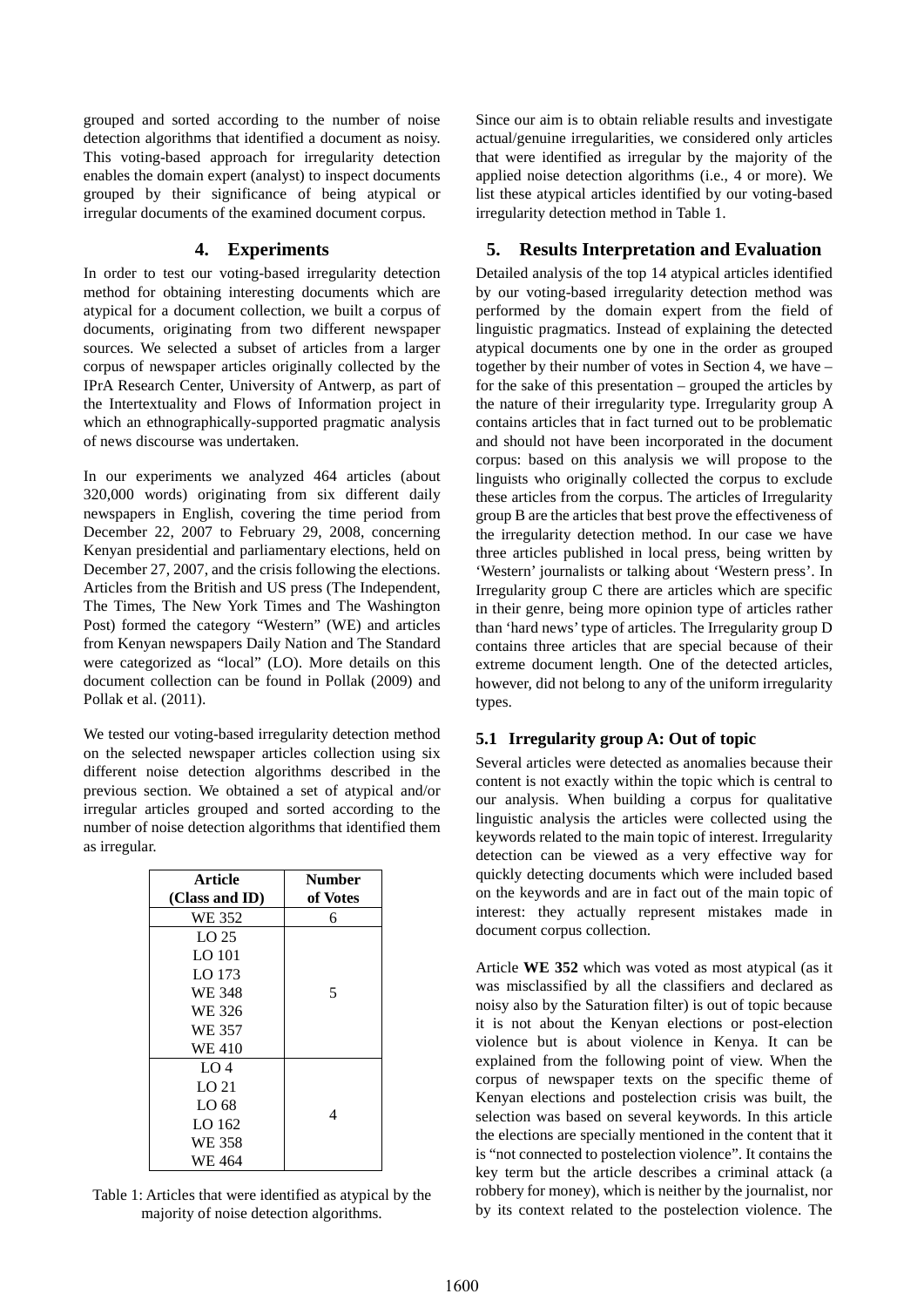article was later indeed removed from the corpus used for further linguistic analysis, since it is not about the socio-political climate but about British tourists or expatriates' misfortune.

Another reason for its misclassification might be that it reports on violence in Kenya without making a link to ethnicity, rather focusing on socio-economic motives. This is typical of the Kenyan coverage of the election crisis. While the Western newspapers usually mentioned the ethnicity of perpetrators of violence, the Kenyan newspaper shied away from ethnic labels. Here the ethnicity of the robbers is not mentioned. In Kenyan newspaper references to people involved in violence are often vague, unspecified or general, comparable to this article's reference to "a gang of six men", as well as the use of the term *community* instead of *tribe*. Note that in this article the typical 'local-class word' *community* is used, but it has a different meaning.

Also article **WE 348** is not about the central topic. It provides travel information and highlights a different aspect of the crisis in Kenya: declining number of tourists, while tourism is an important economic sector in Kenya. This contrasts with Kenyan press coverage where the economic aspects of the crisis are more frequently discussed.

Article **WE 464** only briefly mentions the crisis in Kenya, but mainly deals with U.S. foreign policy. As such, containing main keywords, but not covering the Kenyan elections topic, it can be considered as an error in data collection.

## **5.2 Irregularity group B: Western journalists**

This is a very interesting group of irregular articles. We mention here three local articles which are of great interest. First two are interesting because their author is in fact not a Kenyan journalist, therefore confirming the real 'irregular nature' of the article, while the third article's topic justifies its 'irregular' nature.

Article **LO 173** was identified as irregular, as it can be regarded as being a 'Western article' among the local Kenyan articles category. It is written by a Canadian freelance journalist and travel writer, who at the time worked for the Daily Nation. It was also observed this journalist does not have the cultural sensitivity or does not follow the editorial guidelines requiring the journalists to be careful when mentioning words like *tribe* in negative contexts. The journalist has a kind of 'Western' writing style. Although this article is published in the section of national news, traditionally covering factual news, this article also describes a topic of general human interest (mixed marriages).

Also article **LO 4** was not written by a Kenyan but by a British psychologist who works in Nairobi. Note also that this article, published in the national news section, is not purely factual, but has an opinionating flavor.

The next example is very interesting. Article **LO 162** is not an article by a guest journalist. It is a local Kenyan article about Western news discourse, so it contains a lot of Western voices. It consists of quotes from the international newspapers, such as Financial Times, The Guardian and The Daily Telegraph. It discusses the Western news reporting of the Kenyan election crisis.

## **5.3 Irregularity group C: Different genre**

Most articles in the corpus are 'hard news' reports, i.e. reports on actual events, but there are also some editorials and opinion articles present. Several of these articles were detected as irregularities.

Article **LO 101** is an opinion article taking a historical perspective and a macro-perspective. This is not typical of the Kenyan press coverage, which tends to focus on situated, localized incidents rather than putting the events in the macro-frame of nation, history, economics, or - as Western newspapers often do - ethnicity. The Kenyan press did not openly characterize the whole elections as rigged (although they admit rigging in certain districts or constituencies). But in this article the word "rigged" is prevalent possibly because the author makes a historical comparison with Uganda and the rigging is especially related to Uganda. On the one hand, this article is a bit off the main topic, as it has a large part about Ugandan political history. Moreover, the broad African perspective and comparisons to other African countries (e.g. Rwanda) occurred much more in the Western press than in the local press.

Also article **LO 25** is a different subgenre than 'hard news'. It is a personal portrait of the president and a hypothetical analysis of what might happen in some likely election scenarios. The emphasis on personal characteristics is in general more typical of the Western press because of different backgrounds of the readership. Also the mentioned stereotypes about the man (e.g. him being a gentleman of Kenyan politics, a technocratic economist with no feeling for the common man, etc.) feature prominently in the Western press, but rarely in the Kenyan press.

Article **LO 21** is a very biased opinion article (appearing in the Opinion and Analysis section), almost political propaganda. It gives a preview of the upcoming elections. Also article **LO 68** is an opinion article.

### **5.4 Irregularity group D: Extreme document length**

Two articles (**WE 357**, **WE 358**) are extremely short, each containing just two sentences each and appearing in short notices section. On the other hand, one document (**WE 410**) was included in the corpus by mistake and was in fact a batch of numerous different articles from different sources, comprising more than 400 pages, due to a data collection error.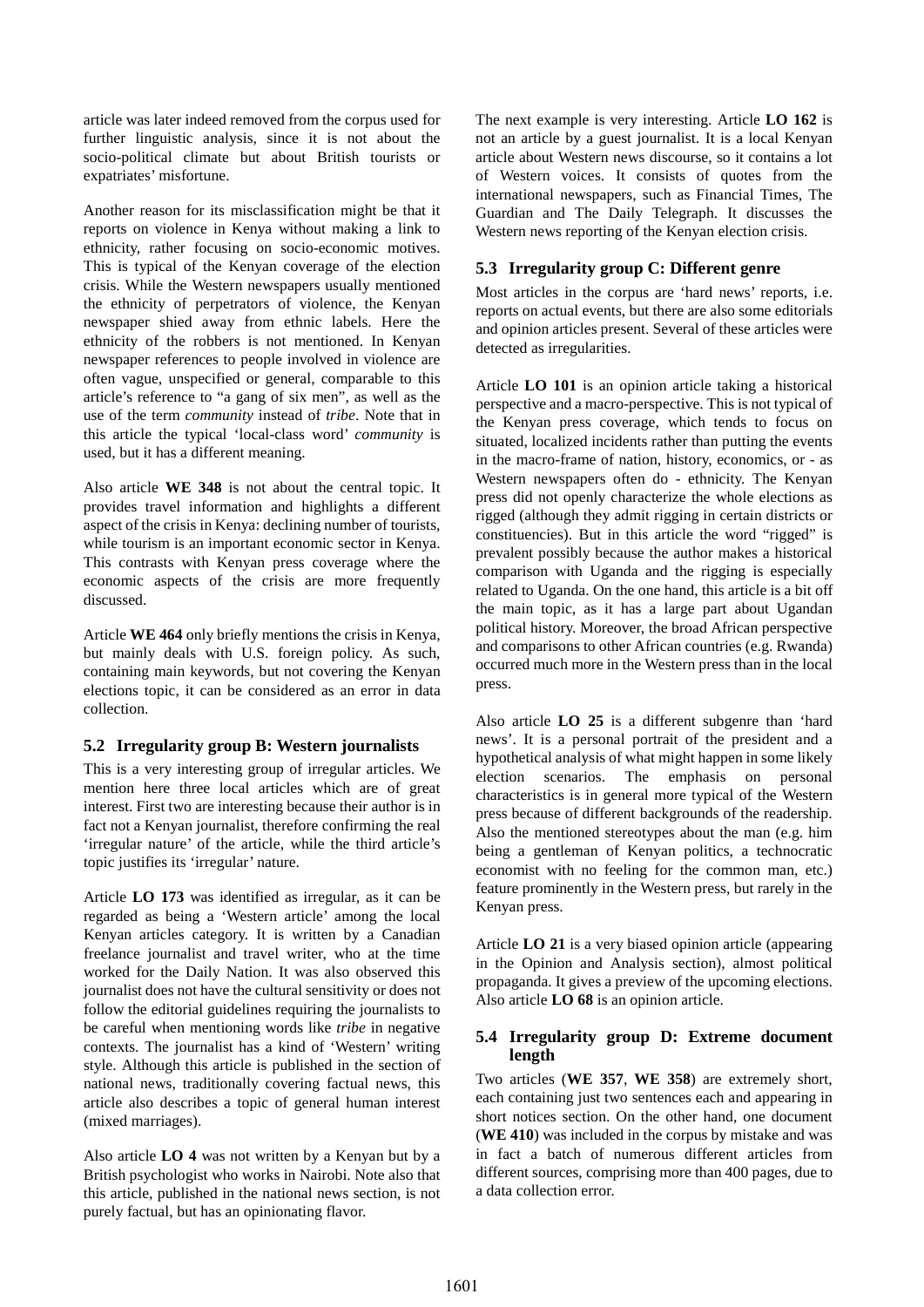## **5.5 Uncategorized irregularity**

For one article, **WE 326**, we are uncertain, whether it is an irregularity or not. Nevertheless, the paper written by a Western author resembles the articles of local journalists in the sense that it covers the parliament, while the Western press focused on the presidency (compared to local press which did deal substantially with parliament news coverage). But there are other Western articles which do report on parliament matters.

### **6. Comparison to a Baseline Approach**

In order to evaluate the performance of our irregularity detection approach we compared the detected atypical documents also by examining how central they are compared to other articles of the same class (LO and WE, respectively). In this setting, an atypical article for a given class is a document which is more similar to documents of the opposite class than to other documents of its own class. The cosine similarity (the cosine of the angle between the vector representations of two documents) is used as a baseline similarity measure. We have modeled the article's irregularity by the difference between the article's similarity to the centroid of the opposite class and the similarity to the centroid of its own class. If this difference is positive the article can be considered as atypical, since this means that it is more similar to the centroid of the opposite class than to the centroid of its own class, and the

larger the difference the more atypical is the document for its own class.

To see whether an article is atypical or irregular for the collection of 'local' (LO) and 'Western' (WE) newspaper articles about Kenyan elections and the crisis following the elections, we compared the articles' cosine similarities to the centroid of the LO articles and the centroid of the WE articles. The differences in cosine similarity of an article to the two centroids are presented in Figures 1 and 2 for articles of the LO and WE class, respectively.

In Figures 1 and 2 we labeled 11 documents that were identified as atypical or irregular by our voting-based irregularity detection approach (achieving a majority of votes) as well as by the baseline cosine similarity based irregularity modeling approach. Articles that were not considered irregular by the baseline method, but detected by our voting-based irregularity detection method, were clearly identified by the domain expert as: an off topic article (WE 348), an extreme length article that is too short to be used in further linguistic analysis (WE 357) and a data collection error (WE 464). All other document (except for one) that are considered as irregular according to their difference in cosine similarity to the centroids were also identified by our voting-based irregularity detection method, but did not achieve a majority of votes.



Figure 1: Differences between cosine similarity to the WE centroid and the LO centroid for articles of the LO class.



Figure 2: Differences between cosine similarity to the LO centroid and the WE centroid for articles of the WE class.